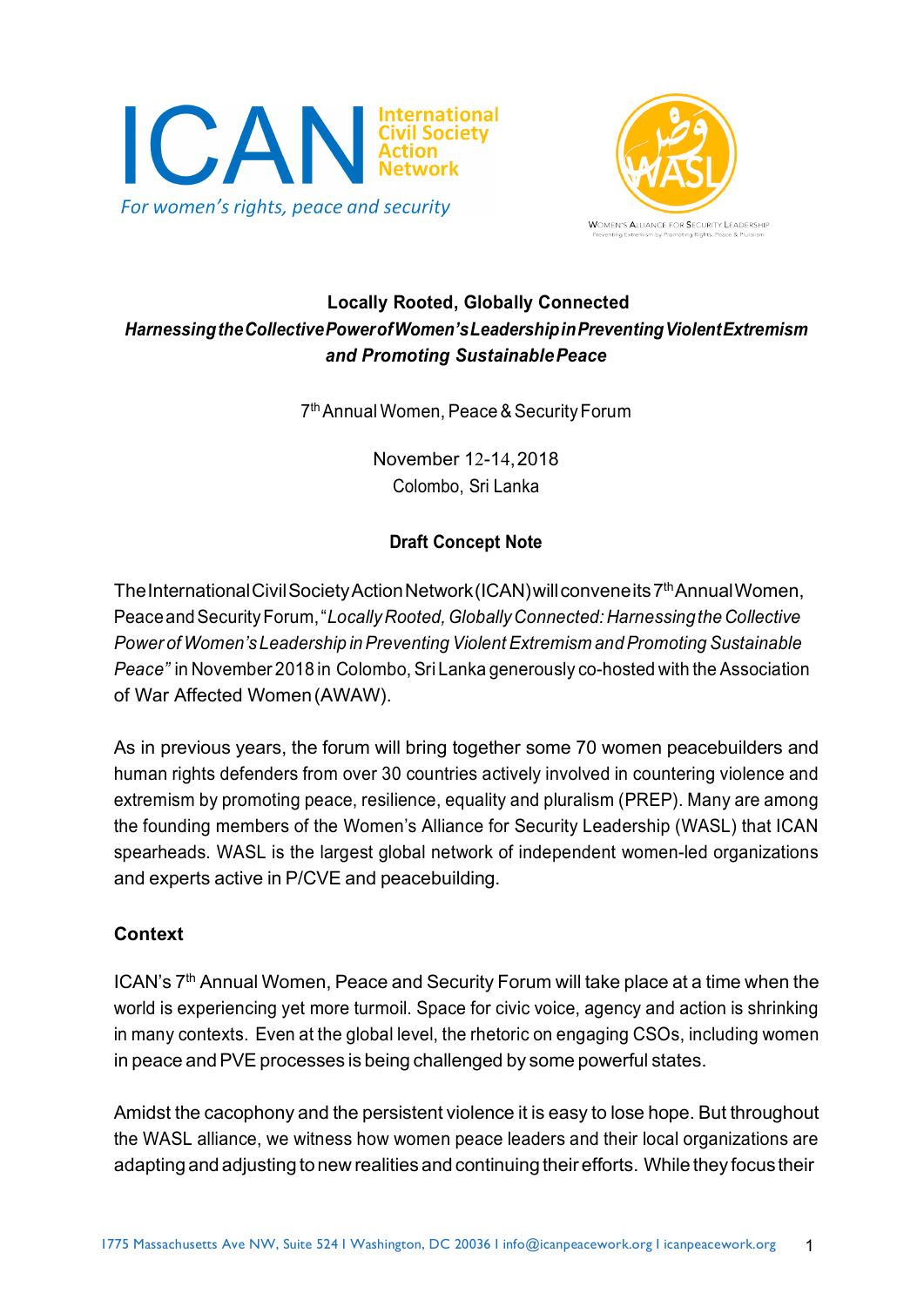actions at the local level, they are seeing the value and potential of the global alliance, and how much they can learn and share among each other.

The 7<sup>th</sup> forum will provide a necessary opportunity to reflect on achievements to date as well as planning for the forthcoming years. The three day program will be dedicated to the following:

 Day 1: Reflections on ICAN/WASL's achievements to date including our contributions to global thought leadership and policy developments related to gendered peace making and P/CVE (notably in relation to education, security and economic policy);

 Day 2: Assessment of current country contexts and rising trends and means to deepen the Alliance's membership collaboration across countries;

Day 3: Determining effective strategies to amplify the collective voice, agency and influence of the Alliance as a movement in national, regional and global arenas.

### **Program**

Under the overarching theme of "*Harnessing the Collective Power of Women's Leadership*" ICAN's 2018Forum willbe dedicated to sharing experiences,tactics,lessons and prospective ideas for deepening these strategic alliances. As in every forum we will also acknowledge and celebrate the courage and resilience of our partners. This year we will mark the 3<sup>nd</sup> anniversary of the founding of the Women's Alliance for Security Leadership (WASL), with attention to our collective achievements to date and the added value of the alliance as a mechanism for collaboration. The program will also be dedicated to articulating the strategy and approaches we need to continue nurturing and building the reputation of this global movement of women's organizations recognized for their expertise and leadership in addressing violent extremism through promoting peace, rights, equality and pluralism.

Core sessions will include:

- 1. Sharing the knowledge products we have produced related to policy developments and practice in education, economic and security policies with a gendered lens in relation to PVE and building peace;
- 2. Capacitybuildingonconceptsandskillsrelatedtogenderedmediationdrawingon ICAN's Better Peace Initiative and related tools;
- 3. Interactive discussion with key internationalpolicy makers and donors; and,
- 4. Assessing WASL's current state of work, practice and impact and undertaking strategic planning to determine WASL collective priorities and unified actions for 2019.